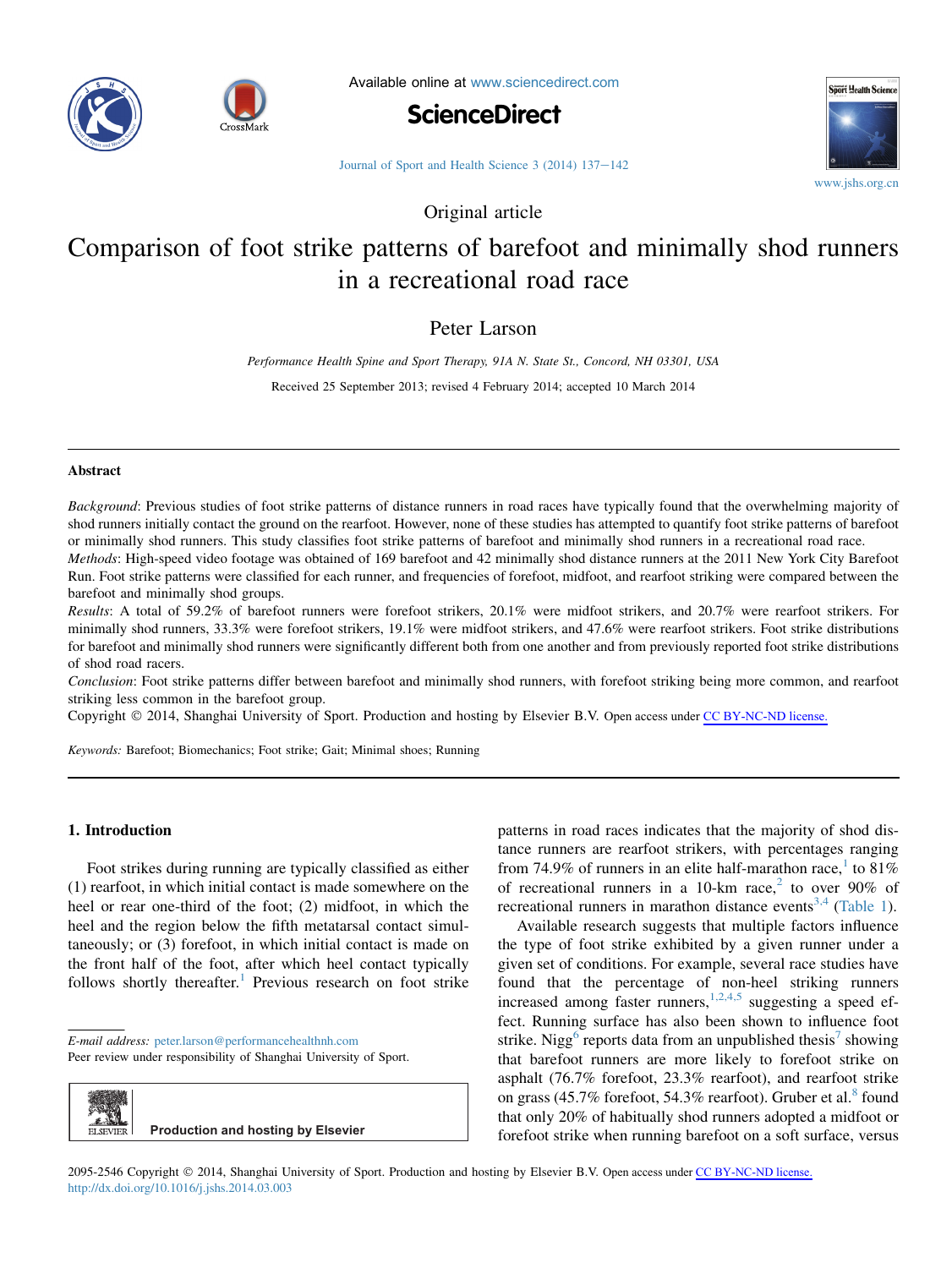<span id="page-1-0"></span>Table 1

| Study                         | Description of sample                                                    | $\boldsymbol{n}$ | Foot strike type $(\%)$ |         |          |
|-------------------------------|--------------------------------------------------------------------------|------------------|-------------------------|---------|----------|
|                               |                                                                          |                  | Rearfoot                | Midfoot | Forefoot |
| Kerr et al. $2$               | 9 km mark of 10 km race                                                  | 628              | 81.0                    | 19.0    | 0.0      |
| Kerr et al. $2$               | 20 km mark of marathon                                                   | 125              | 79.0                    | 21.0    | 0.0      |
| Kerr et al. $2$               | 35 km mark of marathon                                                   | 84               | 82.0                    | 18.0    | 0.0      |
| Hasegawa et al.               | 15 km mark of elite half marathon                                        | 283              | 74.9                    | 23.7    | 1.4      |
| Larson et al. $3$             | 10 km mark of relay, half, full marathon                                 | 881              | 94.5                    | 3.6     | 1.9      |
| Larson et al. $3$             | Marathoners only at 10 km into race                                      | 264              | 95.1                    | 3.4     | 1.5      |
| Larson et al. $3$             | Marathoners only at 32 km into race                                      | 276              | 96.4                    | 3.6     | 0.0      |
| Hayes and Caplan <sup>3</sup> | Women's 800 m track                                                      | 34               | 32.0                    | 41.0    | 27.0     |
| Hayes and Caplan <sup>5</sup> | Women's 1500 m track                                                     | 24               | 33.0                    | 42.0    | 25.0     |
| Hayes and Caplan <sup>5</sup> | Men's 800 m track                                                        | 71               | 15.0                    | 50.0    | 35.0     |
| Hayes and Caplan <sup>5</sup> | Men's 1500 m track                                                       | 52               | 26.0                    | 37.0    | 37.0     |
| Kasmer et al. <sup>4</sup>    | 8.1 km mark of marathon                                                  | 1151             | 93.2                    | 6.2     | 0.6      |
| Larson, this study            | Barefoot, 350 m into a 2-mile run on asphalt                             | 169              | 20.7                    | 20.1    | 59.2     |
| Larson, this study            | Vibram Five fingers <sup>®</sup> , 350 m into a 2-mile<br>run on asphalt | 42               | 47.6                    | 19.1    | 33.3     |

Summary of foot strike patterns reported in observational studies of runners in races. To simplify comparisons, data for asymmetrical runners reported by Larson et al. $3$  and Kasmer et al. $4$  are not included here.

65% adopting a midfoot or forefoot strike when running barefoot on a hard surface.

Of all potential factors contributing to variation in foot strike type, the role of footwear has perhaps been the subject of most debate and research in recent years. This is in part due to increased interest in barefoot running, as well as marketing of "barefoot-style" minimally-cushioned shoes by running footwear companies.

Results of studies that have examined the effects of footwear on foot strike include:

- $\bullet$  Lieberman et al.<sup>[9](#page-5-0)</sup> found that habitually unshod Kenyan and American runners typically land on their midfoot or forefoot while running barefoot, whereas habitually shod Kenyan and American runners tend to contact the ground with the rearfoot/heel first in both shod and unshod conditions.
- $\bullet$  Hatala et al.<sup>[10](#page-5-0)</sup> reported that habitually barefoot individuals from the Daasanach tribe of Kenya, a group without a strong running tradition, overwhelmingly tended to land on the rearfoot at a slow jogging pace  $(2.01-3.00 \text{ m/s})$ ; 83% rearfoot strikes). Percentage of midfoot strikes increased with running speed among the Daasanach (60% of all foot strikes were classified as midfoot at  $6.01 - 7.00$  m/s).
- $\bullet$  Squadrone and Gallozzi<sup>[11](#page-5-0)</sup> found that strike index was similar among habitually barefoot runners when running unshod or in minimally cushioned shoes (MCS; Vibram Fivefingers, Vibram USA, Concord, MA, USA) as compared to when they ran in conventional cushioned shoes.
- $\bullet$  Hamill et al.<sup>[12](#page-5-0)</sup> found that habitually shod subjects typically switched to a midfoot strike when running barefoot, but landed initially on the heel in all shod conditions (including a minimally cushioned shoe).
- $\bullet$  Tenbroek et al.<sup>[13](#page-5-0)</sup> found that habitually shod runners exhibited a flatter foot strike when running barefoot or in

minimally cushioned footwear compared to moderate or thickly cushioned shoes, but all contacted first on the heel.

- $\bullet$  Bonacci et al.<sup>[14](#page-5-0)</sup> found that habitually shod runners exhibited a less dorsiflexed ankle at contact when running barefoot compared to when they ran in three shod conditions (conventional shoe, racing flat, and moderately cushioned shoe).
- $\bullet$  Lieberman<sup>[15](#page-5-0)</sup> found that Tarahumara runners from Mexico who habitually wear minimally cushioned huarache sandals tend to midfoot or forefoot strike when they run, whereas conventionally shod Tarahumara typically land on the rearfoot.
- Pontzer et al. $^{16}$  $^{16}$  $^{16}$  found that the presence of footwear (minimally cushioned sandals vs. barefoot) had no effect on strike type among Hadza hunter-gatherers.
- Several additional studies have demonstrated that even if habitually shod runners continue to rearfoot strike when barefoot, they tend to land with reduced dorsiflexion of the ankle at contact than when shod. $17-19$  $17-19$  $17-19$

A limitation of existing studies of foot strike in barefoot and minimally shod runners is that most have been conducted on small sample sizes of subjects in a laboratory setting or along a short outdoor runway. None have examined foot strike patterns of barefoot/minimally shod runners in a race setting on a hard, asphalt surface.

The goals of this study are thus (1) to determine the frequency of forefoot, midfoot, and rearfoot striking in a comparatively large sample of barefoot and minimally shod runners in a recreational road race; (2) to compare foot strike distributions between barefoot and minimally shod runners; and (3) to compare foot strike distributions observed here to those reported in previous studies of recreational distance runners. The null hypotheses tested are: (1) foot strike patterns do not differ between barefoot and minimally shod runners in a recreational road race; (2) foot strike patterns examined here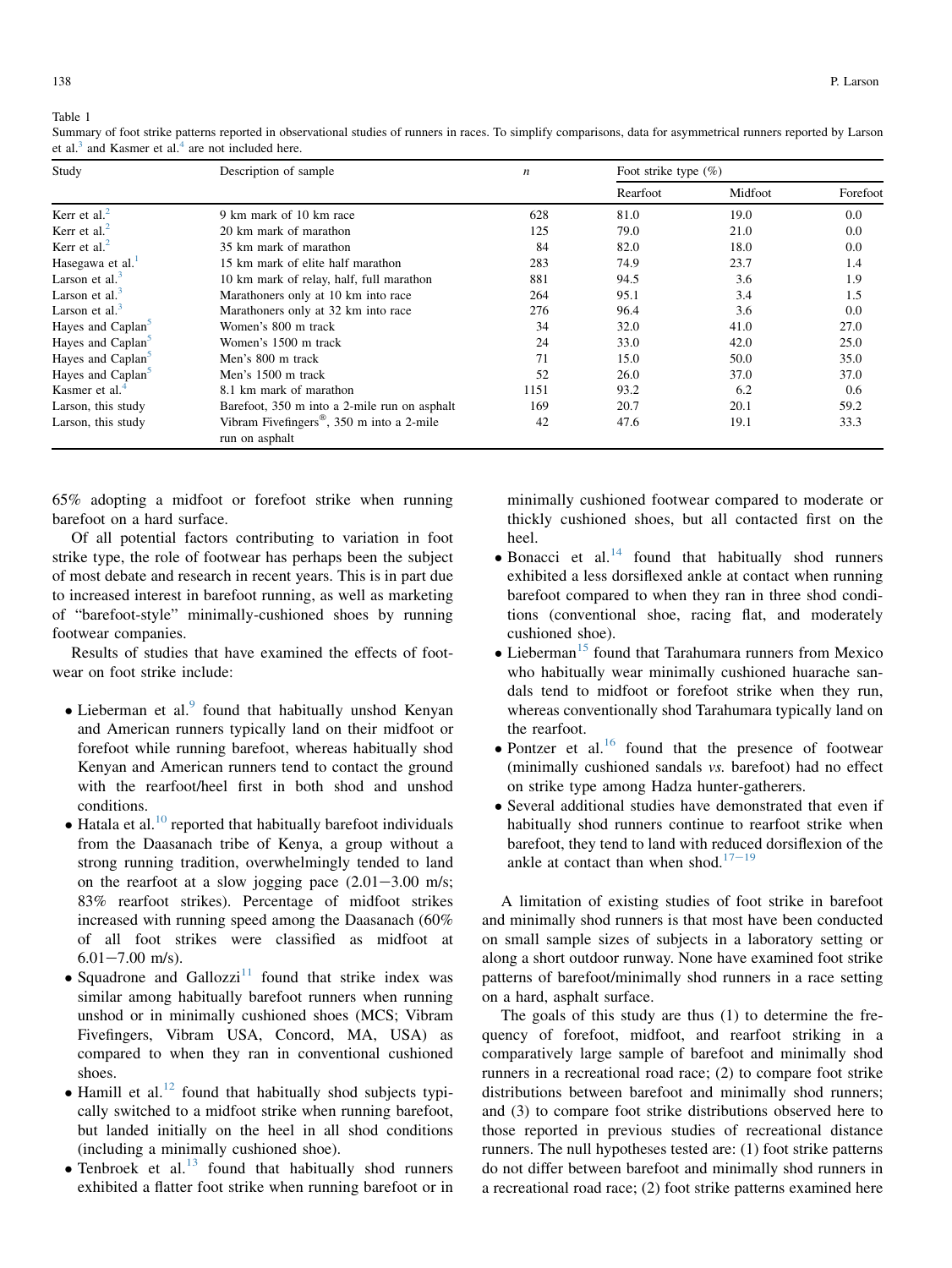do not differ from those reported previously in the literature for conventionally shod runners in road races.

# 2. Methods

# 2.1. Procedure

Runners were videotaped at the New York City Barefoot Run on 25 September, 2011. This event involved loops around Governor's Island in NYC. Runners were videotaped about 350 m from the starting line as they passed by on a flat, asphalt road surface. Only data from the first loop are reported here since many runners only ran one loop around the island (one loop on the course was approximately 3.25 km long).

Video recording was carried out with a Casio Exilim EX-F1 digital camera (Casio America, Inc., Dover, NJ, USA) at a filming rate of 300 Hz. The camera was mounted on a tripod near ground level, and was oriented perpendicular to the passing runners so that they could be videotaped in the sagittal plane. The camera was obscured next to a patch of vegetation so that runners would be unlikely to notice it as they approached. The race course was approximately 10 m in width at the filming location. Thus, distance of runners from the camera was variable, but most runners were sufficiently close to allow clear visualization of the location of initial foot contact. Because there was no formal timing for this event, it was not possible to identify individual runners by their bib numbers or finish times.

#### 2.2. Participants

Foot strike was classified for a total of 241 runners. This sample included 169 barefoot runners, and 42 runners who were wearing Vibram Fivefingers<sup>®</sup> (VFF) running shoes (remaining runners wore a mixture of sandals, conventionally cushioned running shoes, and other brands of minimally cushioned shoe sample sizes for each were insufficient to allow statistical comparisons). VFF is a minimally cushioned line of footwear characterized by individual pockets for the toes. It was not possible to identify specific shoe models within the brand, but all are minimally cushioned  $(0-4 \text{ mm of})$ midsole cushioning for models available at the time of the

race). Pacing for most runners could be subjectively described as an easy jog.

The sample of runners examined in this study was a mixture of habitual barefoot runners, those who had recently begun running barefoot or in minimal running shoes, and those who may have been running barefoot for the first time in this event. Many had traveled from a distance to attend the race, which was part of a weekend-long event that specifically catered to barefoot enthusiasts.

#### 2.3. Data collection

Video for each runner was analyzed frame-by-frame in Apple Quicktime Pro (Apple Inc., Cupertino, CA, USA). Foot strike categorization followed the methods described by Hasegawa et al.<sup>[1](#page-5-0)</sup> and Larson et al.<sup>[3](#page-5-0)</sup> A rearfoot strike was defined as one in which first contact of the foot with the ground was made on the heel or rear one-third of the sole (Fig. 1A). A midfoot strike was defined as one in which the heel and the region below the fifth metatarsal contacted the ground simultaneously (Fig. 1B). A forefoot strike was defined as one in which initial contact of the foot with the ground was on the front half of the sole, with no heel contact at foot strike (Fig. 1C). For each runner, foot strike was classified for the left foot (which was closest to the camera). In most cases, the first foot strike observed for a given runner once they entered the frame of the video was analyzed. Deviations from this procedure occurred only if the initial left foot strike was obscured (e.g., by another runner). A subset analysis that I conducted on a similar sample of video footage in a previous study found that the method of foot strike classification utilized here had a repeatability of  $98\%$ <sup>[3](#page-5-0)</sup>

#### 2.4. Statistical analyses

Foot strike frequency distributions were compared between barefoot and minimally shod runners using chi-square  $(X^2)$ analysis. Foot strike distributions obtained here were also compared to those of traditionally shod recreational runners reported by Larson et al. $3$  and Kasmer et al. $4$  using chi-square analysis (asymmetrical runners in those studies were excluded from the analysis since this study did not attempt to quantify



Fig. 1. Examples of foot strike patterns captured from high-speed video of the 2011 New York City Barefoot Run. (A) Rearfoot strike; (B) midfoot strike; (C) forefoot strike.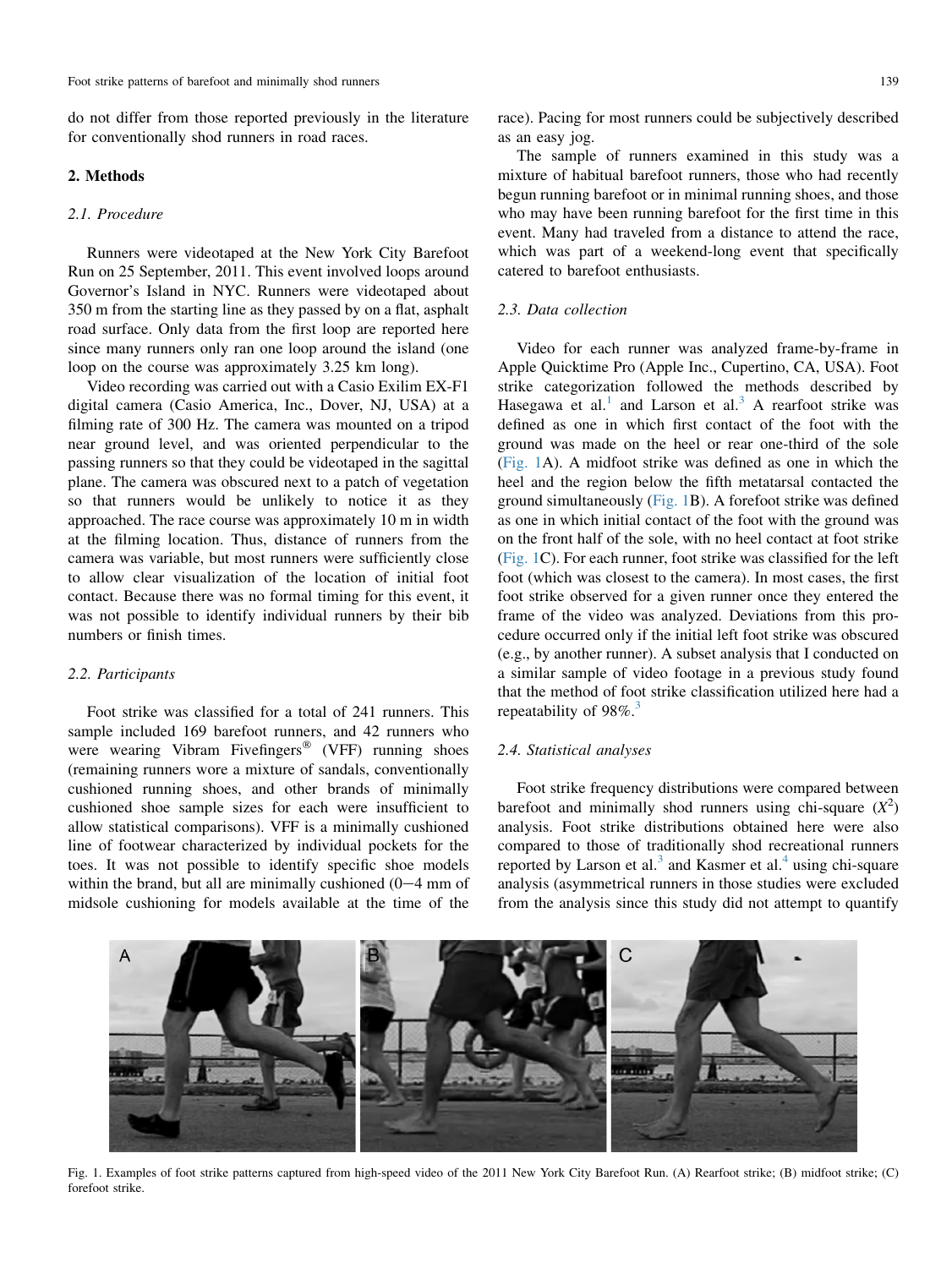frequency of asymmetry). Comparisons are only made to those two studies because they examined a similar recreational sample of runners. A Bonferroni correction was applied to correct for multiple independent comparisons. Thus, frequency distributions compared in chi-square analyses were considered significantly different at  $p < 0.01$ . All statistical analyses were carried out using NCSS 8 (NCSS, LLC, Kaysville, UT, USA).

# 3. Results

A total of 59.2% of barefoot runners were forefoot strikers, 20.1% were midfoot strikers, and 20.7% were rearfoot strikers. For the minimally shod runners, 33.3% were forefoot strikers, 19.1% were midfoot strikers, and 47.6% were rearfoot strikers [\(Table 1\)](#page-1-0).

Results of chi-square analyses indicate that observed foot strike frequency distributions differ significantly between barefoot and minimally shod runners  $(X^2 = 13.5, df = 2,$  $p < 0.01$ ). The foot strike frequency distribution for barefoot runners in this study differs significantly from those recorded for traditionally shod road racers in Larson et al.<sup>[3](#page-5-0)</sup>  $(X^2 = 571.63, df = 2, p < 0.0001)$  and Kasmer et al.<sup>[4](#page-5-0)</sup>  $(X^2 = 751.86, df = 2, p < 0.0001)$ . The foot strike frequency distribution for minimally shod runners in this study differs significantly from those recorded for traditionally shod road racers in Larson et al.<sup>[3](#page-5-0)</sup> ( $X^2 = 149.2$ ,  $df = 2$ ,  $p < 0.0001$ ) and Kasmer et al.<sup>[4](#page-5-0)</sup> ( $X^2 = 265.88$ ,  $df = 2$ ,  $p < 0.0001$ ).

# 4. Discussion

Available published data from road race studies conducted to date indicate that approximately  $75\% - 95\%$  of runners land on their rearfoot when initially contacting the ground<sup>[1](#page-5-0)-[4](#page-5-0)</sup> [\(Table 1](#page-1-0)). It is reasonable to presume that the vast majority of the runners in these studies were habitually shod and wore some type of cushioned running shoe during the race, though exact shoe properties might differ among running populations (e.g., racing flats for elite half-marathoners, conventionally cushioned running shoes for recreational marathoners). In support of this presumption, only two of the 936 runners examined by Larson et al. $3$  were wearing minimally cushioned running shoes (VFF for both; no runners were barefoot).

In contrast to the above studies, Lieberman et al. $9$ observed that initial contact on the midfoot or forefoot is typical for habitually barefoot Kenyan adolescents on a dirt road (88% of foot strikes) and habitually barefoot American adults in the laboratory (75% of foot strikes). Incidence of rearfoot striking in this same population of habitually barefoot American adults increased from 25% to 50% when shod, and habitually shod Kenyans and Americans tended to rearfoot strike regardless of whether they were wearing shoes.<sup>[9](#page-5-0)</sup> These results suggest that footwear may influence foot strike patterns.

Foot strike distributions for barefoot runners observed here were significantly different from those observed previously for shod road racers. Larson et al. $3$  and Kasmer et al. $4$  observed

that less than 10% of runners in their samples were symmetrical forefoot or midfoot strikers. In this study, 79.3% of barefoot runners were forefoot or midfoot strikers. This is fairly close to the percentages observed for habitually barefoot American adults and Kenyan adolescents running without shoes.<sup>[9](#page-5-0)</sup> It is also similar to the pattern observed for adult male Hadza hunter-gatherers running in sandals or barefoot.<sup>[16](#page-5-0)</sup> However, it differs markedly from habitually barefoot Ken-yans of the Daasanach tribe,<sup>[10](#page-5-0)</sup> Hadza juveniles, and adult Hadza women.<sup>[16](#page-5-0)</sup>

It is possible that speed, surface properties, and running experience are confounding variables when it comes to comparing foot strike patterns among studies. The habitually barefoot Kenyans in the studies mentioned above were all running on dirt or sand surfaces that are presumably softer than a laboratory runway or an asphalt road. Gruber et al. $\delta$ found that midfoot and forefoot striking was more common in barefoot runners on a hard surface vs. a softer surface. Furthermore, the adolescents studied by Lieberman et al.<sup>[9](#page-5-0)</sup> were experienced runners and were running at a fast pace (5.5 m/s). When the Daasanach, who are not considered frequent runners, ran at this speed or faster, frequency of midfoot and forefoot striking increased to the point where they were more common combined than rearfoot striking.<sup>[10](#page-5-0)</sup> In the Hadza tribe, adult women and children typically rearfoot strike, whereas adult men typically midfoot strike.<sup>[16](#page-5-0)</sup> This latter finding suggests that running experience may also influence running form and foot strike type since adult Hadza men tend to run more often while hunting game as compared to Hadza women who primarily gather plant foods. Taken together, results from these studies suggest that determination of foot strike type is multifactorial, with midfoot and forefoot striking being most likely when experienced runners run barefoot on harder surfaces and at faster paces.

Foot strike distribution for minimally shod runners was significantly different from both barefoot runners observed here and from shod runners observed in previous road race studies. A total of 52.4% of minimally shod runners were forefoot or midfoot strikers. Thus, frequency of forefoot and midfoot striking in minimally shod runners on an asphalt road is lower than in barefoot runners, but higher than in traditionally shod runners. It seems that at least in terms of foot strike, running in a minimally cushioned shoe may encourage kinematic patterns that are different than running in a traditionally cushioned shoe, but may not always encourage kinematic patterns similar to that typically observed in barefoot running. The response may be very subject-specific.

Studies have observed significantly higher vertical impact force peaks and loading rates in rearfoot striking barefoot runners. $9,18$  Given this, it is somewhat surprising that runners wearing VFF, a shoe that provides minimal impact protection to the foot, would continue to land on the rearfoot on a hard surface like an asphalt road. There are a few possible explanations for this. First, it is possible that runners attending this "barefoot" race who were wearing minimal shoes were less experienced with barefoot running and thus wore shoes for protection (i.e., they were not comfortable running fully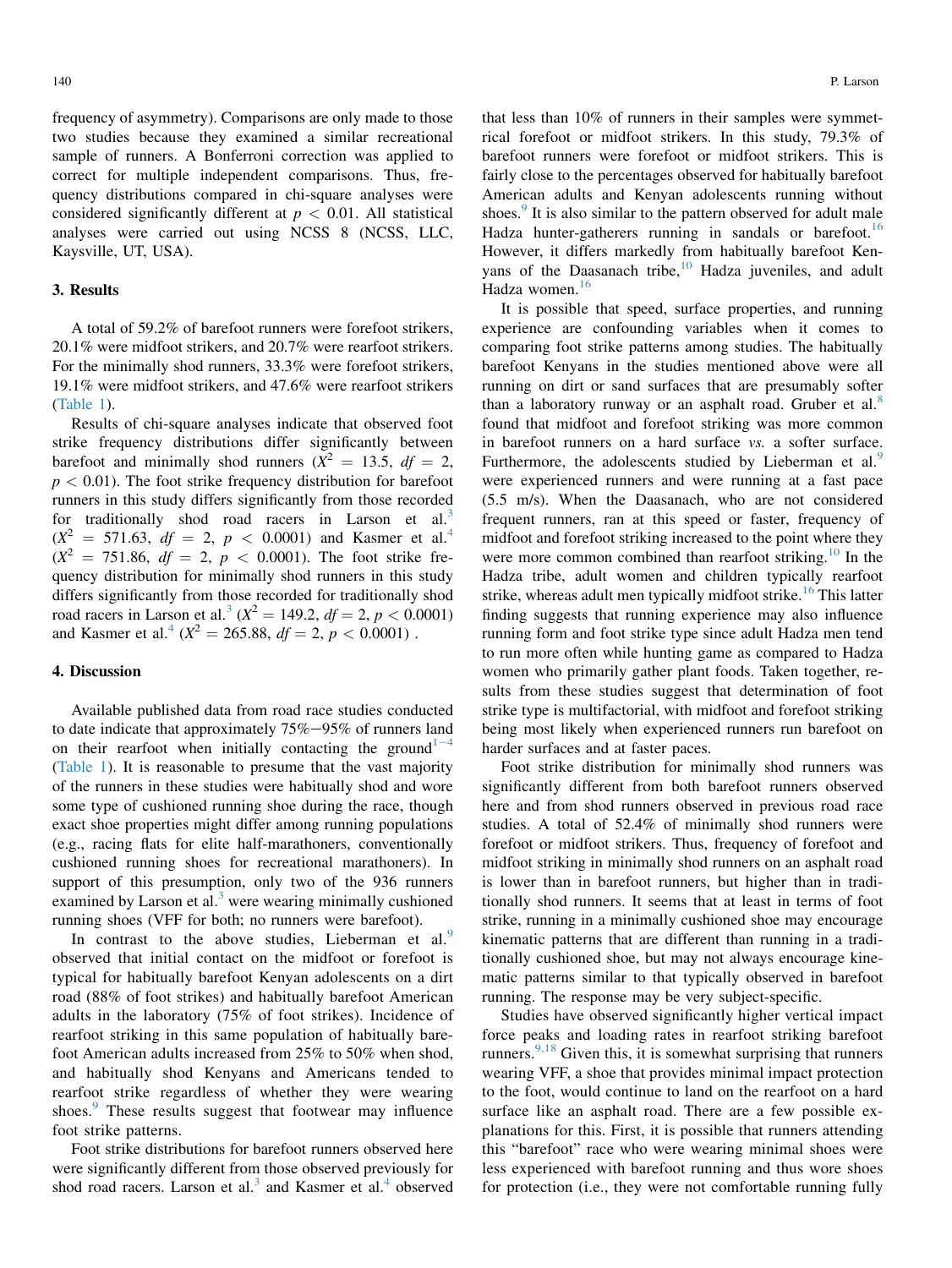barefoot). It has been demonstrated that foot strike patterns in minimal shoes can change with experience, and inexperienced minimally shod runners may exhibit different gait mechanics than those who have had greater acclimation time. $9,20$ 

Another possible explanation for the difference in foot strike distribution between barefoot and minimally shod runners is that the minimal amount of cushioning present in VFF is enough to moderate impact force such that the body does not respond by making a gait change. Though a recent metaanalysis found that increased vertical impact loading rate is a risk factor for tibial stress fractures,<sup>[21](#page-5-0)</sup> Nigg<sup>[22](#page-5-0)</sup> has questioned whether impact force peaks or loading rates are a significant contributor to running injury. It may be the case that the loading rates experienced by some rearfoot striking minimally shod runners are within a normal range of tolerance for the human body.

A third possibility is that vertical impact force is not the only stimulus for foot strike change, and that some other factor besides a need to reduce impact force contributes to the higher frequency of midfoot and forefoot striking in barefoot runners. For example, Robbins and Gouw<sup>[23](#page-5-0)</sup> proposed that gait modifications in barefoot runners may in part be associated with horizontal loads applied to the plantar surface. In the barefoot condition, gait adaptations may be required to reduce shear forces between the foot and ground surface in order to protect the plantar skin of the foot. It seems reasonable to assume that the presence of even a minimally cushioned shoe sole would both reduce plantar sensation and provide protection from ground shear, and thus stimulus for gait change may not be as strong as when running fully barefoot.

Differences in foot strike patterns observed here between barefoot and minimally shod runners may have implications with regard to running injury. Failure to allow a gradual adaptation to running in minimally cushioned shoes to accommodate gait and tissue adaptation could be potentially injurious. Giuliani et al. $^{24}$  $^{24}$  $^{24}$  reported a case study of two runners who developed 2nd metarsal stress fractures after transitioning to minimally cushioned shoes. Ridge et al. $^{25}$  $^{25}$  $^{25}$  found that approximately 50% of runners who they studied developed marrow edema in at least one foot or ankle bone in concert with a 10-week adaptation to running in minimally cushioned shoes (VFF). Two of their subjects developed stress fractures (2nd metatarsal for one, calcaneus for the other). This suggests increased remodeling of foot bones associated with a change to minimal footwear, which could progress to bone damage in the form of a stress fracture. Unfortunately, Ridge et al. $^{25}$  $^{25}$  $^{25}$  did not report data on running form before or after the transition, and it is uncertain at which point in the gait cycle forces become potentially injurious for individual bones during a transition to minimal shoes (e.g., impact, midstance, toe-off, *etc.*). It is worth noting that Ryan et al.<sup>[26](#page-5-0)</sup> gradually progressed runners into VFF over 12 weeks and found no elevated risk of injury compared to a conventionally cushioned running shoe (increased calf/shin pain was the only significant difference in the minimal shoe). Unfortunately kinematic data were not reported in that study so the role of form could not be addressed.

This study has a few limitations that should be discussed. Because this race was part of a weekend-long barefoot running "festival", many of those attending had participated in form clinics and barefoot running seminars on the day prior to the race. Thus, it is possible that some runners were consciously running according to how they had been taught the previous day. However, since both barefoot and minimally shod runners had the opportunity to attend the same form seminars, the comparisons between barefoot and minimally shod runners in this race should not have been affected.

It is possible that the overall frequency of midfoot and forefoot striking was inflated by subjects forcing their form to meet their perception of how they should run when barefoot or in minimal footwear. It is for this reason that I chose to film in a discrete way 350 m from the starting line. The intent of this protocol was to allow runners time to settle into the run and to minimize the likelihood that they would notice that they were passing a camera. Despite this concern, it should be noted that frequency of forefoot and midfoot striking observed here are not inconsistent with results of other studies that have observed barefoot runners on hard surfaces. $8,9,27$ 

It is also important to point out that this study only classified the initial contact point of the foot with the ground into three broad categories. It was not possible to examine the forces associated with ground contact or accurately assess kinematic variability within the discrete categories. Wide variation in initial contact position has been recognized for a long time, $28$  and such variation may influence patterns of force application. For example, Logan et al. $^{29}$  $^{29}$  $^{29}$  reported a high degree of variability in force measurements among rearfoot-striking runners in a comparison of gait mechanics between cushioned running shoes, racing flats, and distance spikes; they suggested individual differences in initial contact location as a possible explanation for this variation. Altman and  $Davis^{27}$  $Davis^{27}$  $Davis^{27}$ found that visually assessed midfoot strikers were often classified as forefoot or heel strikers by the strike index method. Recent research also suggests that runners who contact first on the heel exhibit variation in the location of maximal vertical impact loading, with as many as  $25\% - 33\%$  of runners who contact on the heel experiencing maximal vertical loading rate when the center of pressure is under the midfoot. $30$ 

Despite the potential for variation in force measurements within visually assessed foot strike categories, a recent laboratory study found that foot strike angle at contact correlates well with kinetic measures of foot strike such as the strike index. $27$  It is difficult to obtain accurate measurements of joint angles from video recorded in the field, but the rearfoot strikes observed here for barefoot and minimally shod runners appeared subjectively to be milder (less inclination of the sole relative to the ground at contact) than those observed in the shod runners of Larson et al.<sup>[3](#page-5-0)</sup> This is supported by studies showing that foot positioning at contact in runners wearing minimal footwear is more similar to the barefoot condition than to the conventional shoe condition even if they continue to contact first on the heel. $^{11,13}$  $^{11,13}$  $^{11,13}$  It is thus possible that running